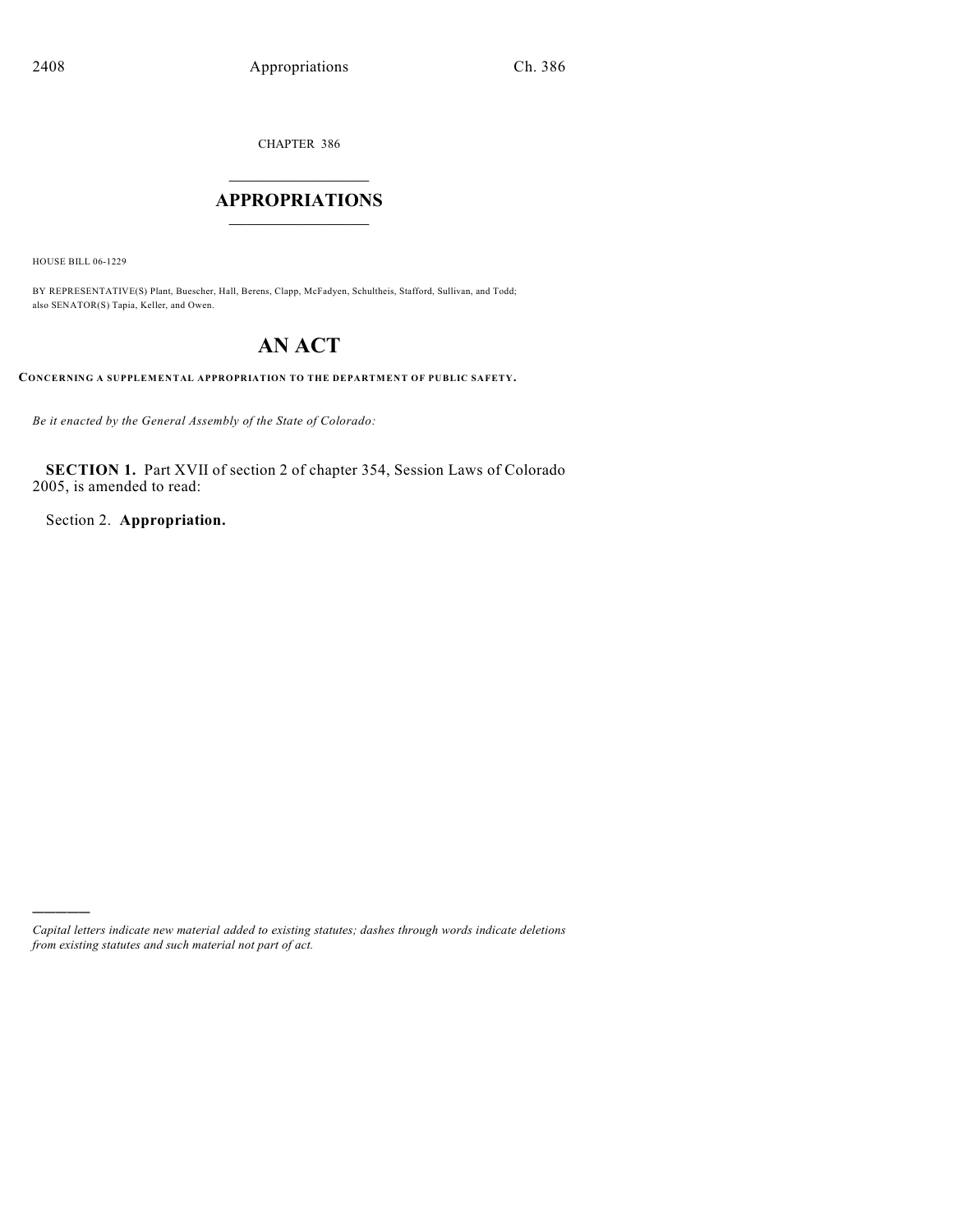|                                 |                                 |                              |                                     |                                                      | APPROPRIATION FROM                |                                                             |                                      |
|---------------------------------|---------------------------------|------------------------------|-------------------------------------|------------------------------------------------------|-----------------------------------|-------------------------------------------------------------|--------------------------------------|
|                                 | ITEM &<br><b>SUBTOTAL</b><br>\$ | <b>TOTAL</b><br>$\mathbb{S}$ | <b>GENERAL</b><br><b>FUND</b><br>\$ | <b>GENERAL</b><br><b>FUND</b><br><b>EXEMPT</b><br>\$ | <b>CASH</b><br><b>FUNDS</b><br>\$ | <b>CASH</b><br><b>FUNDS</b><br><b>EXEMPT</b><br>$\mathbf S$ | <b>FEDERAL</b><br><b>FUNDS</b><br>\$ |
|                                 |                                 |                              | DEPARTMENT OF PUBLIC SAFETY         | <b>PART XVII</b>                                     |                                   |                                                             |                                      |
| (1) EXECUTIVE DIRECTOR'S OFFICE |                                 |                              |                                     |                                                      |                                   |                                                             |                                      |
| (A) Administration              |                                 |                              |                                     |                                                      |                                   |                                                             |                                      |
| <b>Personal Services</b>        | 2,007,840                       |                              |                                     |                                                      |                                   | 2,007,840 <sup>a</sup>                                      |                                      |
|                                 |                                 |                              |                                     |                                                      |                                   | $(29.5$ FTE)                                                |                                      |
| Health, Life, and Dental        | 3,661,646                       |                              | 709,820                             |                                                      | $201,253^b$                       | 2,575,861 <sup>c</sup>                                      | 174,712                              |
| Short-term Disability           | 99,589                          |                              | 17,778                              |                                                      | $4,795^{\rm b}$                   | 74,641 <sup>d</sup>                                         | 2,375                                |
| S.B. 04-257                     |                                 |                              |                                     |                                                      |                                   |                                                             |                                      |
| Amortization                    |                                 |                              |                                     |                                                      |                                   |                                                             |                                      |
| Equalization<br>Disbursement    | 170,084                         |                              | 29,214                              |                                                      | 9.212 <sup>b</sup>                | 127,088 <sup>e</sup>                                        | 4,570                                |
| Salary Survey and Senior        |                                 |                              |                                     |                                                      |                                   |                                                             |                                      |
| <b>Executive Service</b>        | 3,175,821                       |                              | 521,117                             |                                                      | 108,744 <sup>b</sup>              | 2,447,160 <sup>f</sup>                                      | 98,800                               |
| Shift Differential              | 212,312                         |                              | 25,222                              |                                                      | 62,071 <sup>b</sup>               | 125,019 <sup>s</sup>                                        |                                      |
| Workers' Compensation           | 2,192,046                       |                              |                                     |                                                      |                                   | $2,192,046($ T) <sup>*</sup>                                |                                      |
|                                 | 1,860,926                       |                              |                                     |                                                      |                                   | $1,860,926(T)$ <sup>h</sup>                                 |                                      |
| <b>Operating Expenses</b>       | 157,857                         |                              |                                     |                                                      |                                   | $157,857(T)$ <sup>h</sup>                                   |                                      |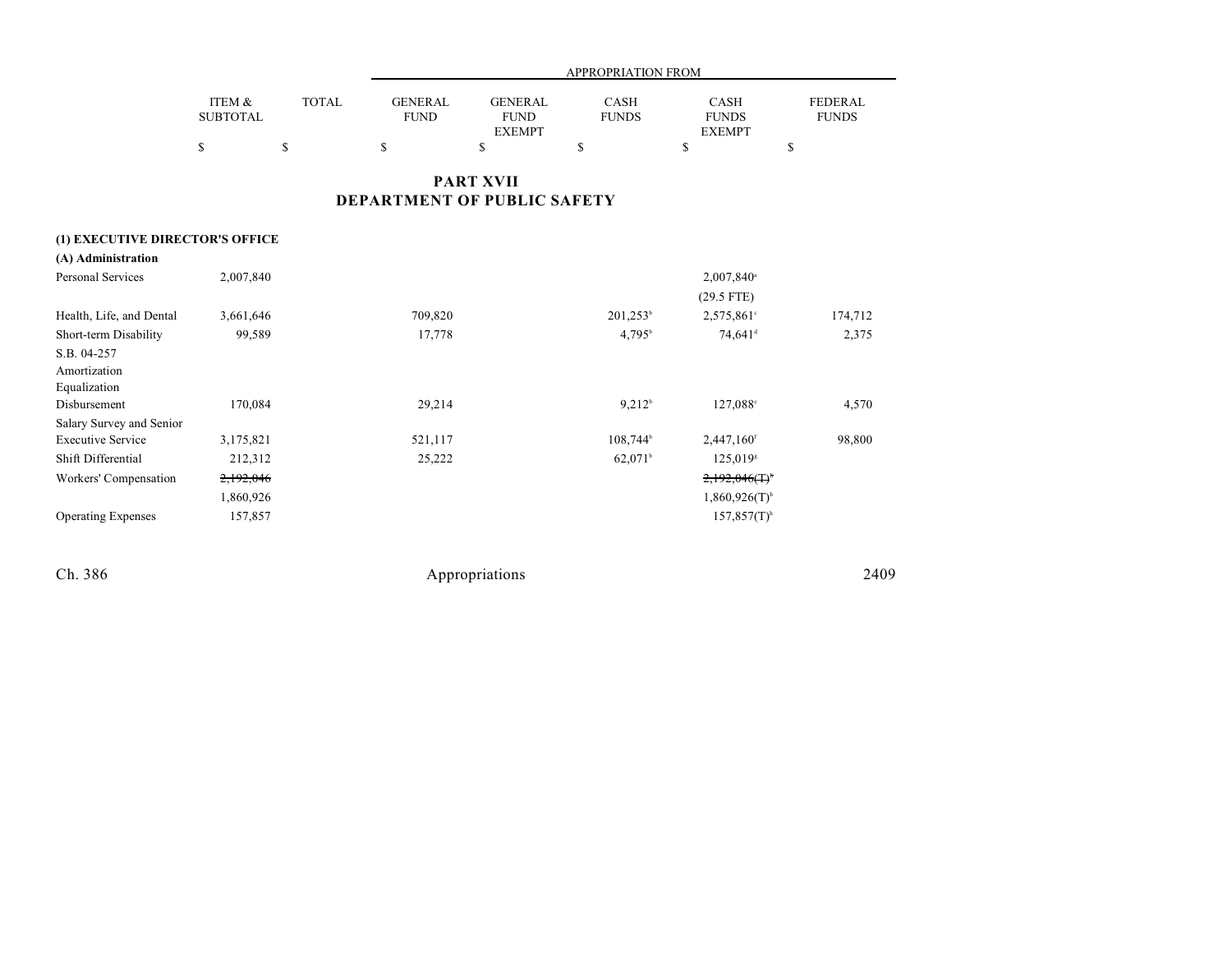|                           |                           |              | <b>APPROPRIATION FROM</b>     |                                                |                      |                                       |                                |  |
|---------------------------|---------------------------|--------------|-------------------------------|------------------------------------------------|----------------------|---------------------------------------|--------------------------------|--|
|                           | ITEM &<br><b>SUBTOTAL</b> | <b>TOTAL</b> | <b>GENERAL</b><br><b>FUND</b> | <b>GENERAL</b><br><b>FUND</b><br><b>EXEMPT</b> | CASH<br><b>FUNDS</b> | CASH<br><b>FUNDS</b><br><b>EXEMPT</b> | <b>FEDERAL</b><br><b>FUNDS</b> |  |
|                           | \$                        | \$           | \$                            | \$                                             | \$                   | \$                                    | \$                             |  |
| Legal Services for 2,113  |                           |              |                               |                                                |                      |                                       |                                |  |
| hours                     | 136,183                   |              |                               |                                                |                      | $136, 183(T)$ <sup>h</sup>            |                                |  |
| <b>ADMINISTRATIVE LAW</b> |                           |              |                               |                                                |                      |                                       |                                |  |
| <b>JUDGE SERVICES</b>     | 1,196                     |              | 1,196                         |                                                |                      |                                       |                                |  |
| Purchase of Services      |                           |              |                               |                                                |                      |                                       |                                |  |
| from Computer Center      | 44,327                    |              |                               |                                                |                      | $44,327($ T) <sup>*</sup>             |                                |  |
|                           | 43,627                    |              |                               |                                                |                      | $43,627(T)$ <sup>h</sup>              |                                |  |
| <b>Multiuse Network</b>   |                           |              |                               |                                                |                      |                                       |                                |  |
| Payments                  | 970,740                   |              | 928,245                       |                                                |                      | 42,495                                |                                |  |
|                           | 936,072                   |              | 302,852                       |                                                |                      | 633,220 <sup>i</sup>                  |                                |  |
| Payment to Risk           |                           |              |                               |                                                |                      |                                       |                                |  |
| Management and            |                           |              |                               |                                                |                      |                                       |                                |  |
| Property Funds            | 542,271                   |              | 124,447                       |                                                |                      | 417,824                               |                                |  |
|                           | 187,283                   |              |                               |                                                |                      | $187,283$ <sup>a</sup>                |                                |  |
| Vehicle Lease Payments    | 47,538                    |              | 9,657                         |                                                | 3.427 <sup>b</sup>   | $34,454(T)^{j}$                       |                                |  |
| Leased Space              | 1,159,271                 |              | 163,865                       |                                                | 30,057 <sup>b</sup>  | 965,349 <sup>k</sup>                  |                                |  |
| Capitol Complex Leased    |                           |              |                               |                                                |                      |                                       |                                |  |
| Space                     | 948.059                   |              |                               |                                                | $3,171$ <sup>b</sup> | 944,888                               |                                |  |
|                           | 1,002,606                 |              | 31,820                        |                                                | $3,138^b$            | 967,648                               |                                |  |
| Communications            |                           |              |                               |                                                |                      |                                       |                                |  |
| Services Payments         | 718,604                   |              | 22,214                        |                                                | 12,472               | <del>675.152</del>                    | 8,766                          |  |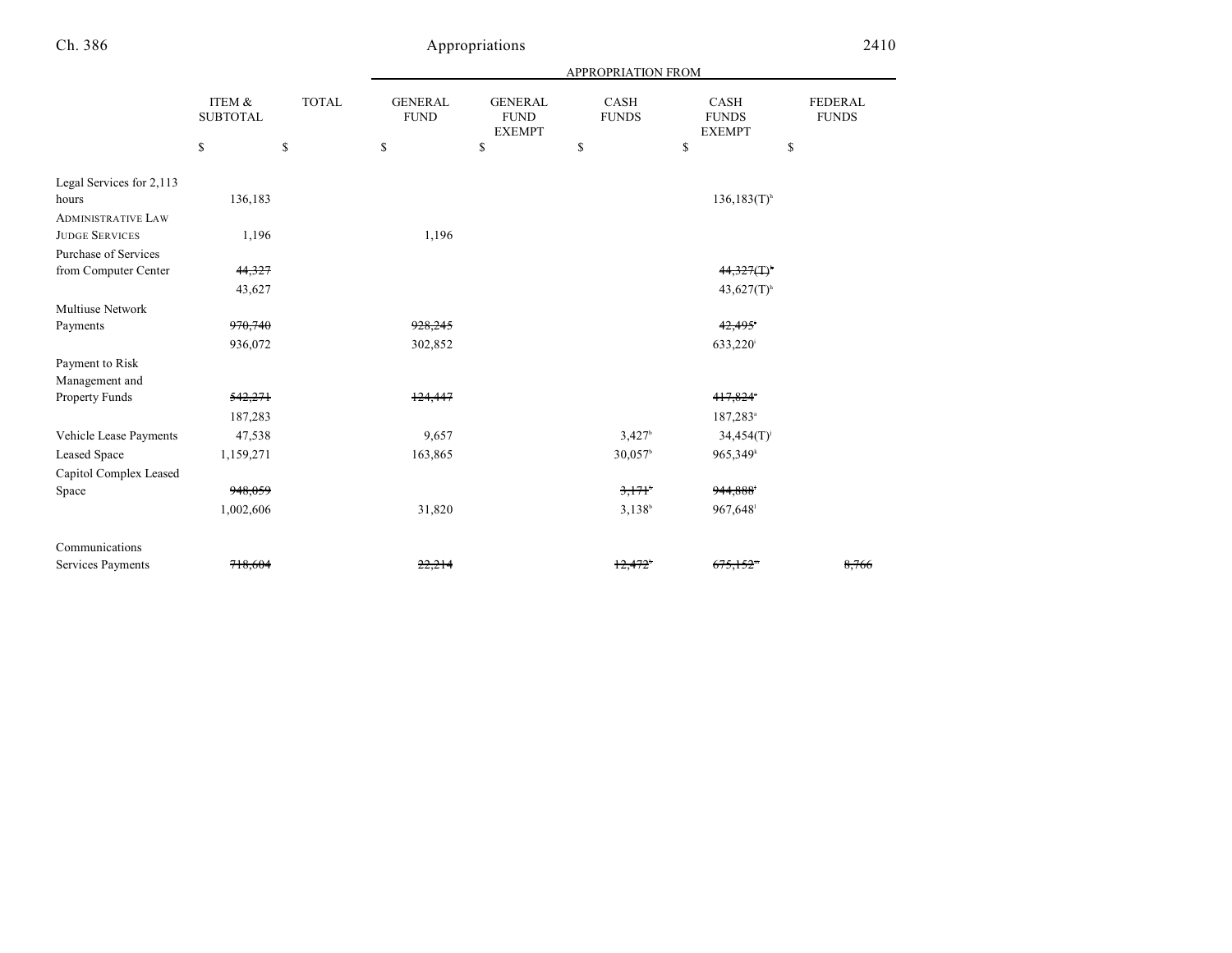|                        | 708,288      | 21,895 | $12,293^{\rm b}$ | $665,460^{\rm m}$     | 8,640 |
|------------------------|--------------|--------|------------------|-----------------------|-------|
| Utilities              | 87,407       |        |                  | $87,407$ <sup>n</sup> |       |
| Distributions to Local |              |        |                  |                       |       |
| Government             | 50,000       |        | 50,000°          |                       |       |
|                        | 16, 381, 595 |        |                  |                       |       |
|                        | 15,705,546   |        |                  |                       |       |

<sup>a</sup> Of these amounts, \$2,382,071(T) \$2,151,530(T) shall be from indirect cost recoveries and \$43,593 shall be from the Highway Users Tax Fund, pursuant to Section 43-4-201 (3) (a) (III) (C), C.R.S.

 $\overline{b}$ . These amounts shall be from various sources of cash funds.

 $^{\circ}$  Of this amount, \$2,430,745 shall be from the Highway Users Tax Fund, pursuant to Section 43-4-201 (3) (a) (III) (C), C.R.S., \$31,755(T) shall be from other state agencies for dispatch services, \$24,977(T) shall be from the capitol complex leased space rent proceeds transferred from the Department of Personnel, and \$88,384 shall be from various sources of cash funds exempt.

 $\alpha$  Of this amount, \$65,971 shall be from the Highway Users Tax Fund, pursuant to Section 43-4-201 (3) (a) (III) (C), C.R.S., \$752(T) shall be from other state agencies for dispatch services, \$372(T) shall be from the capitol complex leased space rent proceeds transferred from the Department of Personnel, and \$7,546 shall be from various sources of cash funds exempt.

 $\degree$ Of this amount, \$112,344 shall be from the Highway Users Tax Fund, pursuant to Section 43-4-201 (3) (a) (III) (C), C.R.S., and \$14,744 shall be from various sources of cash funds exempt.

 $\rm{^6}$ Of this amount, \$2,314,341 shall be from the Highway Users Tax Fund, pursuant to Section 43-4-201 (3) (a) (III) (C), C.R.S., \$5,206(T) shall be from the capitol complex leased space rent proceeds transferred from the Department of Personnel, and \$127,613 shall be from various sources of cash funds exempt.

Of this amount, \$116,148 shall be from the Highway Users Tax Fund, pursuant to Section 43-4-201 (3) (a) (III) (C), C.R.S. and \$8,871 shall be from various sources <sup>g</sup> of cash funds exempt.

<sup>h</sup> These amounts shall be from indirect cost recoveries from other programs administered by the department.

<sup>1</sup> This amount OF THIS AMOUNT, \$42,495 shall be from the Highway Users Tax Fund, pursuant to Section 43-4-201 (3) (a) (III) (C), <del>C.R.S.</del> C.R.S., AND \$590,725(T) SHALL BE FROM INDIRECT COST RECOVERIES.

Of this amount, \$25,412 shall be from indirect cost recoveries and \$9,042 shall be from Limited Gaming funds appropriated in the Department of Revenue. <sup>j</sup>

<sup>k</sup> Of this amount, \$464,329 shall be from the Highway Users Tax Fund, pursuant to Section 43-4-201 (3) (a) (III) (C), C.R.S., \$445,898(T) shall be from indirect cost recoveries, and \$55,122 shall be from various sources of cash funds exempt.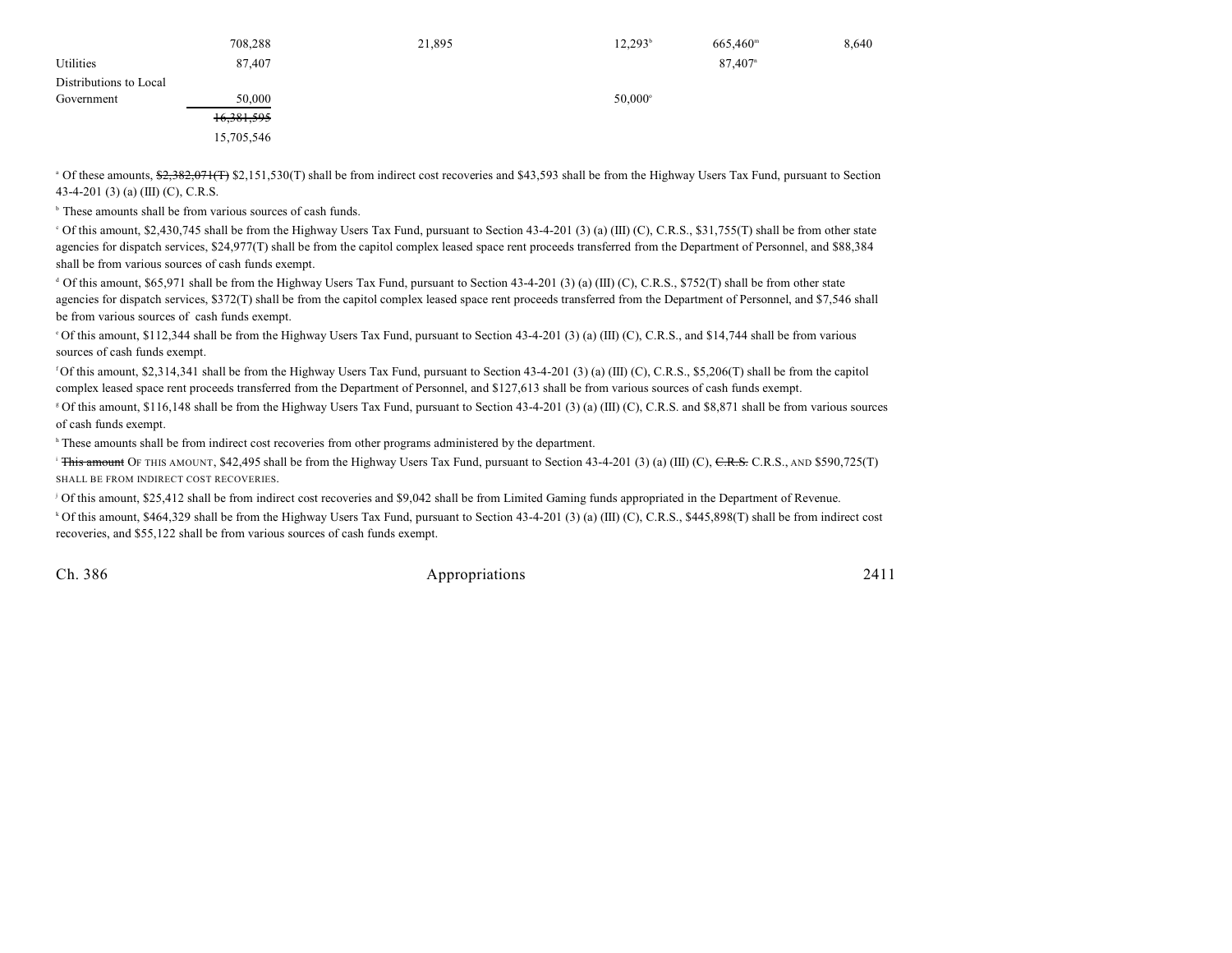|                 |        |                 | APPROPRIATION FROM |              |               |                |  |
|-----------------|--------|-----------------|--------------------|--------------|---------------|----------------|--|
|                 |        |                 |                    |              |               |                |  |
| ITEM &          | TOTAL. | <b>GENER AL</b> | <b>GENER AL</b>    | CASH         | <b>CASH</b>   | <b>FEDERAL</b> |  |
| <b>SUBTOTAL</b> |        | FUND            | <b>FUND</b>        | <b>FUNDS</b> | <b>FUNDS</b>  | <b>FUNDS</b>   |  |
|                 |        |                 | <b>EXEMPT</b>      |              | <b>EXEMPT</b> |                |  |
| \$              |        |                 |                    |              |               |                |  |

<sup>1</sup>Of this amount, \$486,592(T) shall be from indirect cost recoveries, \$449,359 \$472,281 shall be from the Highway Users Tax Fund, pursuant to Section 43-4-201 (3) (a) (III) (C), C.R.S., and  $$8,937$  \$8,775 shall be from various sources of cash funds exempt.

<sup>™</sup> Of this amount, <del>\$664,483</del> \$654,945 shall be from the Highway Users Tax Fund, pursuant to Section 43-4-201 (3) (a) (III) (C), C.R.S. and <del>\$10,669</del> \$10,515 shall be from various sources of cash funds exempt.

<sup>n</sup> Of this amount, \$85,907 shall be from the Highway Users Tax Fund, pursuant to Section 43-4-201 (3) (a) (III) (C), C.R.S. and \$1,500(T) shall be from Limited Gaming funds appropriated in the Department of Revenue.

This amount shall be from the Hazardous Materials Safety Fund, created in Section 42-20-107 (1), C.R.S.

#### **(B) Special Programs**

Information System

| (1) Witness Protection  |                                                                                                                            |                  |
|-------------------------|----------------------------------------------------------------------------------------------------------------------------|------------------|
| Program                 | 50,000                                                                                                                     | $50.000^{\circ}$ |
|                         |                                                                                                                            |                  |
|                         | <sup>a</sup> This amount shall be from reserves in the Witness Protection Fund, created in Section 24-33.5-106 (6), C.R.S. |                  |
|                         |                                                                                                                            |                  |
| (2) Colorado Integrated |                                                                                                                            |                  |
|                         |                                                                                                                            |                  |
| Criminal Justice        |                                                                                                                            |                  |

| $(CICJIS)^{124}$          |           |        |                  |         |
|---------------------------|-----------|--------|------------------|---------|
| Personal Services         | 1.025.903 |        | $775,903(T)^{a}$ | 250,000 |
|                           |           |        | $(11.0$ FTE)     |         |
| <b>Operating Expenses</b> | 176,502   | 67,892 | $58,610(T)^{3}$  | 50,000  |
| Leased Equipment          | 24,000    |        | $24,000(T)^{a}$  |         |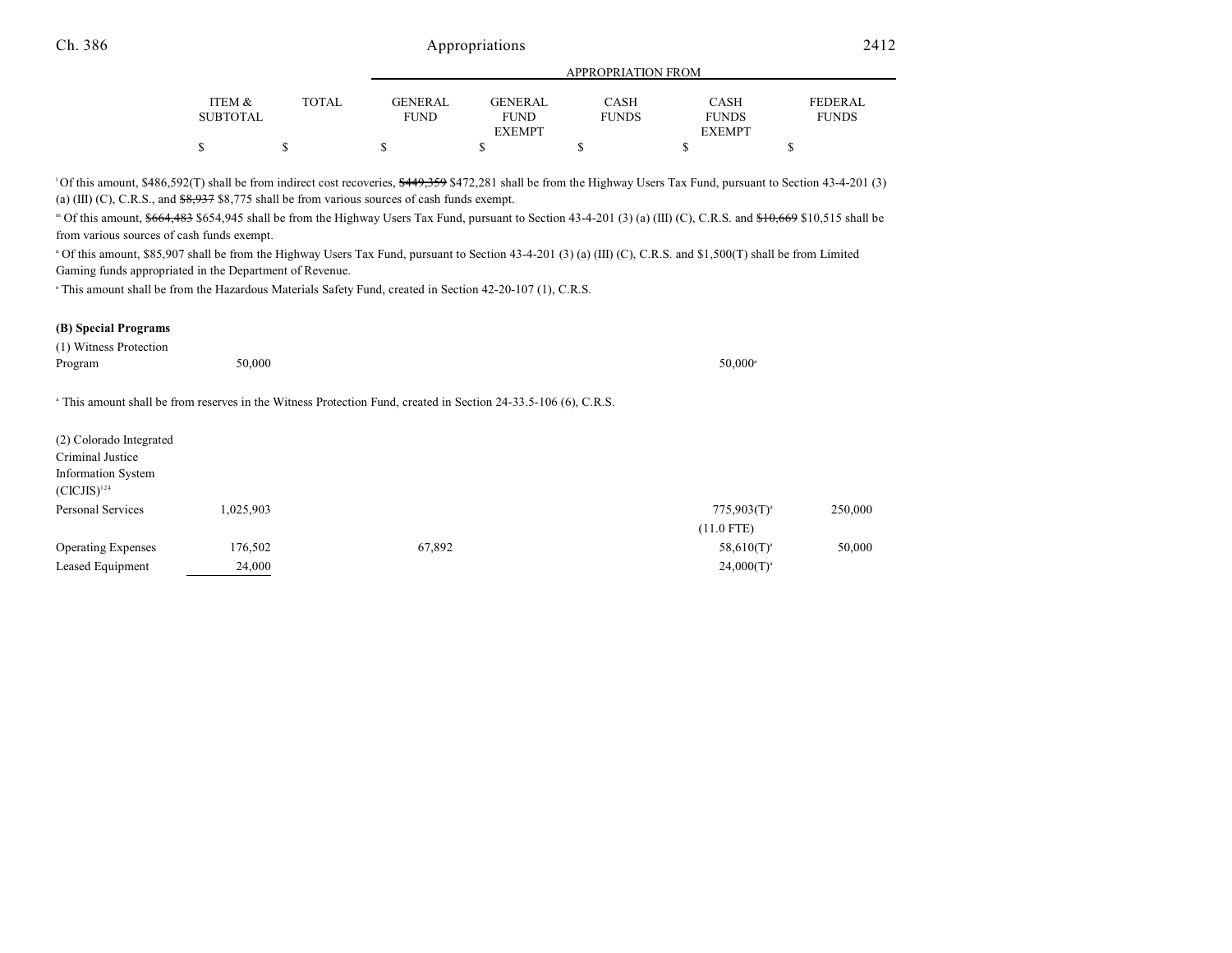#### 1,226,405

 Of these amounts, \$856,933 shall be from indirect cost recoveries and \$1,580 shall be from moneys in the Federal Elections Assistance Fund created in Section <sup>a</sup> 1-1.5-106 (1), C.R.S., and transferred from the Department of State.

### 17,658,000

16,981,951

### **(2) COLORADO STATE PATROL<sup>125</sup>**

| Colonel, Lt. Colonels,    |            |         |                       |                          |        |
|---------------------------|------------|---------|-----------------------|--------------------------|--------|
| Majors, and Captains      | 3,263,893  |         |                       | 3,263,893 <sup>a</sup>   |        |
|                           |            |         |                       | $(33.0$ FTE)             |        |
| Sergeants, Technicians,   |            |         |                       |                          |        |
| and Troopers              | 38,767,503 |         | 781,314 <sup>b</sup>  | 37,986,189°              |        |
|                           |            |         | $(13.0$ FTE)          | $(570.6$ FTE)            |        |
| Civilians                 | 4,567,314  |         | 54,748 <sup>d</sup>   | $4,512,566$ <sup>e</sup> |        |
|                           |            |         | $(2.0$ FTE)           | $(79.5$ FTE)             |        |
| Retirements               | 400,000    |         |                       | $400,000$ <sup>a</sup>   |        |
| Overtime                  | 1,403,815  |         | $74,137$ <sup>b</sup> | 1,329,678f               |        |
| <b>Operating Expenses</b> | 6,579,207  |         | 418,598               | 6,160,609                |        |
|                           | 6,706,727  | 120,443 | 424,889 <sup>b</sup>  | 6,161,395                |        |
| Vehicle Lease Payments    | 4,568,345  |         | $102,404^{\circ}$     | 4,443,553 <sup>h</sup>   | 22,388 |
|                           | 4,598,328  |         |                       | 4,473,536h               |        |
| Communications            |            |         |                       |                          |        |
| Program                   | 6,251,832  |         | 605,779 <sup>i</sup>  | 5,637,138                | 8,915  |
|                           |            |         | $(11.0$ FTE)          | $(125.1$ FTE)            |        |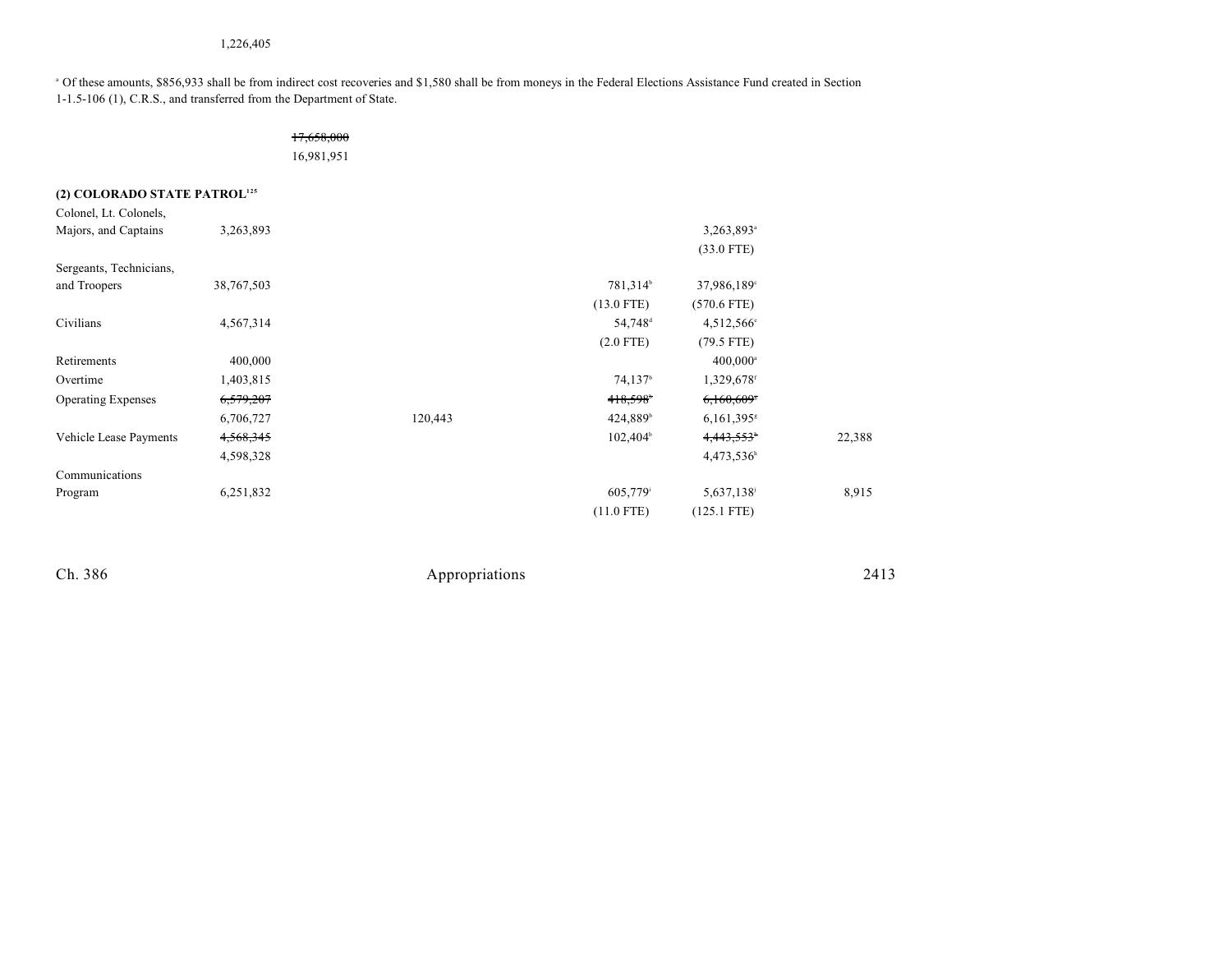|                                              |                              |              |                               |                                                | <b>APPROPRIATION FROM</b> |                                       |                                |
|----------------------------------------------|------------------------------|--------------|-------------------------------|------------------------------------------------|---------------------------|---------------------------------------|--------------------------------|
|                                              | ITEM $\&$<br><b>SUBTOTAL</b> | <b>TOTAL</b> | <b>GENERAL</b><br><b>FUND</b> | <b>GENERAL</b><br><b>FUND</b><br><b>EXEMPT</b> | CASH<br><b>FUNDS</b>      | CASH<br><b>FUNDS</b><br><b>EXEMPT</b> | <b>FEDERAL</b><br><b>FUNDS</b> |
|                                              | \$                           | \$           | \$                            | \$                                             | \$                        | \$                                    | \$                             |
| <b>State Patrol Training</b><br>Academy      | 2,129,705                    |              |                               |                                                | 77,204 <sup>i</sup>       | $2,052,501^k$                         |                                |
|                                              |                              |              |                               |                                                | $(1.0$ FTE)               | $(16.0$ FTE)                          |                                |
|                                              |                              |              |                               |                                                |                           |                                       |                                |
| Safety and Law<br><b>Enforcement Support</b> | 2,568,296                    |              |                               |                                                | 468,914 <sup>b</sup>      | $2,099,382(T)^1$                      |                                |
|                                              |                              |              |                               |                                                |                           | $(1.0$ FTE)                           |                                |
| Aircraft Program                             | 659,624                      |              |                               |                                                | $9,860^{\circ}$           | 649,764m                              |                                |
|                                              |                              |              |                               |                                                |                           | $(6.0$ FTE)                           |                                |
| <b>Executive and Capitol</b>                 |                              |              |                               |                                                |                           |                                       |                                |
| <b>Complex Security</b>                      |                              |              |                               |                                                |                           |                                       |                                |
| Program                                      | 2,045,657                    |              | 1,293,677                     |                                                |                           | 751,980(T)                            |                                |
|                                              | 2,115,977                    |              | 1,307,741                     |                                                |                           | $808,236(T)^n$                        |                                |
|                                              |                              |              | $(23.0$ FTE)                  |                                                |                           | $(13.0$ FTE $)$                       |                                |
|                                              |                              |              | $(23.2$ FTE)                  |                                                |                           | $(14.3$ FTE)                          |                                |
| Hazardous Materials                          |                              |              |                               |                                                |                           |                                       |                                |
| Safety Program                               | 993,397                      |              |                               |                                                | 274,921°                  | 718,476 <sup>a</sup>                  |                                |
|                                              |                              |              |                               |                                                | $(5.5$ FTE)               | $(6.5$ FTE)                           |                                |
| Automobile Theft                             |                              |              |                               |                                                |                           |                                       |                                |
| Prevention Authority                         | 956,931                      |              |                               |                                                |                           | 956,931 <sup>P</sup>                  |                                |
| Victim Assistance                            | 223,111                      |              |                               |                                                |                           | $223,111(T)^9$                        |                                |
|                                              |                              |              |                               |                                                |                           | $(5.0$ FTE)                           |                                |
| Counter-drug Program                         | 19,131,534                   |              |                               |                                                |                           | 19,000,000 <sup>r</sup>               | 131,534                        |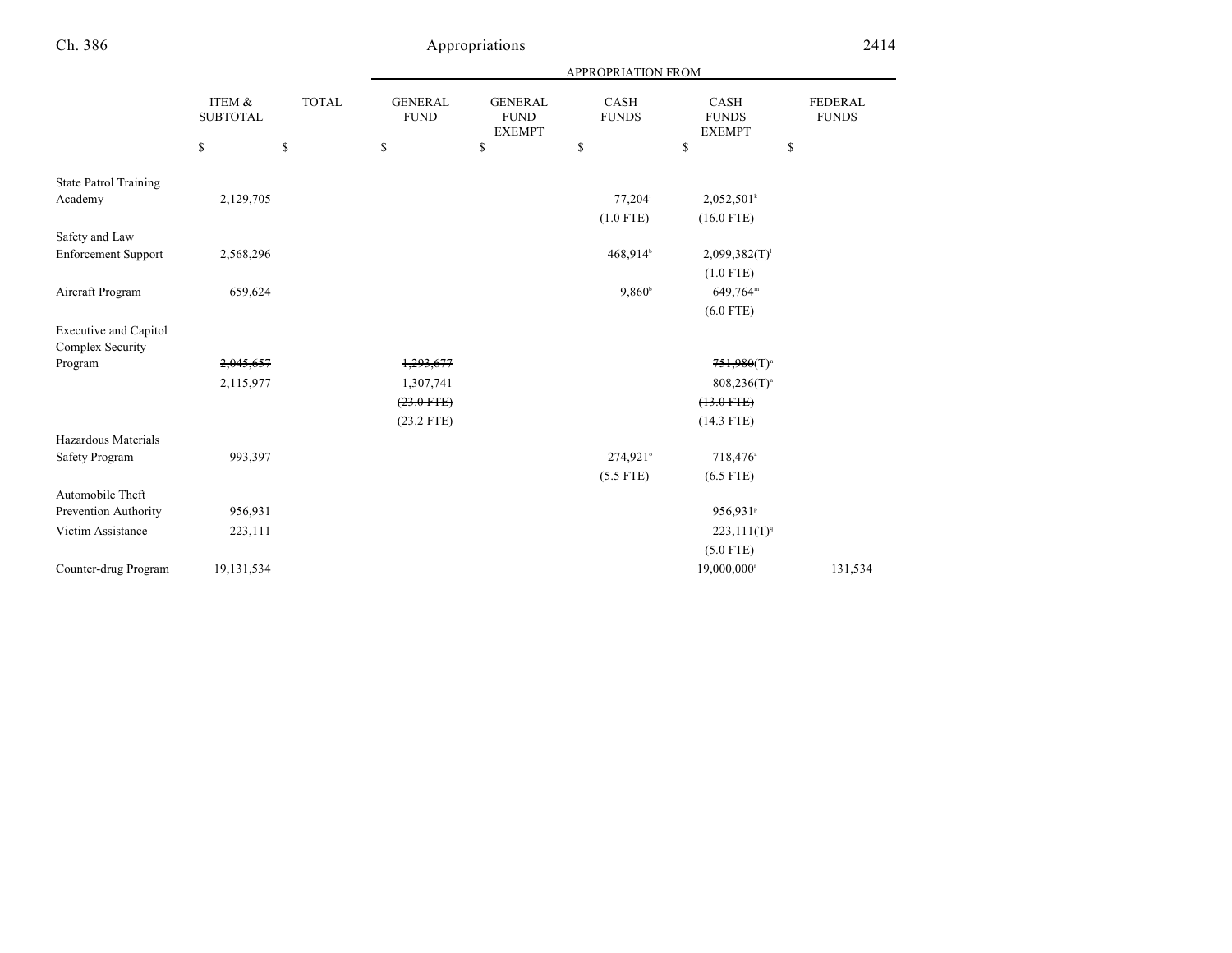| Motor Carrier Safety and     |           |             |  |                      |           |              |
|------------------------------|-----------|-------------|--|----------------------|-----------|--------------|
| Assistance Program           |           |             |  |                      |           |              |
| Grants                       | 2,336,968 |             |  |                      |           | 2,336,968    |
|                              | 2,340,508 |             |  |                      |           | 2,340,508    |
|                              |           |             |  |                      |           | $(22.0$ FTE) |
| <b>Federal Safety Grants</b> | 1,202,481 |             |  |                      |           | 1,202,481    |
|                              |           |             |  |                      |           | $(3.8$ FTE)  |
| Indirect Cost Assessment     | 6,410,137 |             |  | 175,300 <sup>b</sup> | 6,085,821 | 149,016      |
|                              |           | 104,459,750 |  |                      |           |              |

104,691,113

<sup>a</sup> These amounts shall be from the Highway Users Tax Fund, pursuant to Section 43-4-201 (3) (a) (III) (C), C.R.S.

<sup>b</sup> Of these amounts, \$871,199 shall be from the E-470 Toll Road Authority, \$501,690 shall be from fees for services to non-state agencies, \$177,038 shall be from the Vehicle Identification Number Inspection Fund, created in Section 42-5-204 (2), C.R.S., \$8,598(T) shall be from the Division of Wildlife, Department of Natural Resources, and \$472,002 \$478,293 shall be from various sources of cash funds.

 Of this amount, \$37,010,421 shall be from the Highway Users Tax Fund, pursuant to Section 43-4-201 (3) (a) (III) (C), C.R.S., \$928,237(T) shall be from Limited <sup>c</sup> Gaming funds appropriated in the Department of Revenue, and \$47,531 shall be from various sources of cash funds exempt.

 $\textdegree$  Of this amount, \$30,827 shall be from the E-470 Toll Road Authority and \$23,921 shall be from the Vehicle Identification Number Inspection Fund created in Section 42-5-204 (2), C.R.S.

 Of this amount, \$4,462,972 shall be from the Highway Users Tax Fund, pursuant to Section 43-4-201 (3) (a) (III) (C), C.R.S. and \$49,594(T) shall be from Limited <sup>e</sup> Gaming funds appropriated in the Department of Revenue.

<sup>f</sup> Of this amount, \$1,304,416 shall be from the Highway Users Tax Fund, pursuant to Section 43-4-201 (3) (a) (III) (C), C.R.S. and \$25,262(T) shall be from Limited Gaming funds appropriated in the Department of Revenue.

 Of this amount, \$6,037,122 shall be from the Highway Users Tax Fund, pursuant to Section 43-4-201 (3) (a) (III) (C), C.R.S., \$111,459(T) shall be from Limited <sup>g</sup> Gaming funds appropriated in the Department of Revenue, and \$12,028 \$12,814 shall be from various sources of cash funds exempt.

Ch. 386 Appropriations 2415

(2.0 FTE)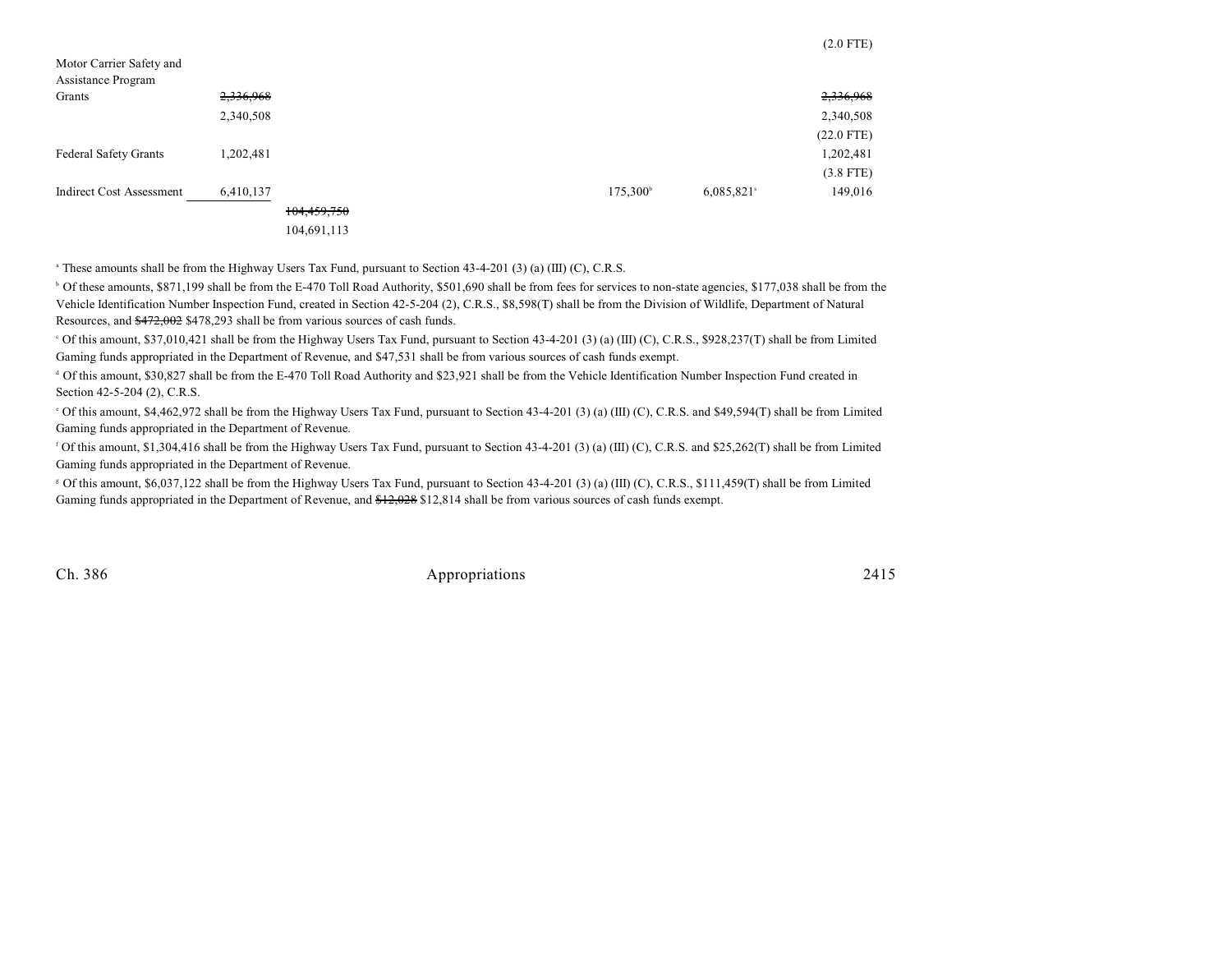| ITEM &   | <b>TOTAL</b> | GENERAL     | GENERAL       | CASH         | CASH          | <b>FEDERAL</b> |
|----------|--------------|-------------|---------------|--------------|---------------|----------------|
| SUBTOTAL |              | <b>FUND</b> | <b>FUND</b>   | <b>FUNDS</b> | <b>FUNDS</b>  | <b>FUNDS</b>   |
|          |              |             | <b>EXEMPT</b> |              | <b>EXEMPT</b> |                |
|          |              |             |               |              |               |                |
|          |              |             |               |              |               |                |

APPROPRIATION FROM

<sup>h</sup> Of this amount,  $\frac{64,372,167}{2}$  \$4,383,658 shall be from the Highway Users Tax Fund, pursuant to Section 43-4-201 (3) (a) (III) (C), C.R.S. and  $\frac{671,386}{2}$  \$89,878 shall be from various sources of cash funds exempt.

<sup>1</sup> Of these amounts, \$558,583 shall be from user fees collected from non-state agencies, \$77,247(T) shall be from the Division of Wildlife, Department of Natural Resources, and \$47,153 shall be from various sources of cash funds.

Of this amount, \$4,979,990 shall be from the Highway Users Tax Fund, pursuant to Section 43-4-201 (3) (a) (III) (C), C.R.S., \$192,253(T) shall be from the Department of Transportation, \$189,312(T) shall be from the Department of Corrections, \$127,454(T) shall be from Limited Gaming funds appropriated in the Department of Revenue, \$44,393(T) shall be from the Department of Revenue, \$23,572(T) shall be from the Department of Natural Resources, \$6,029(T) shall be from the Department of Higher Education (Adams State College), \$283(T) shall be from the Colorado Bureau of Investigation, and \$73,852 shall be from various sources of cash funds exempt.

<sup>k</sup> Of this amount, \$1,591,179 shall be from the Highway Users Tax Fund, pursuant to Section 43-4-201 (3) (a) (III) (C), C.R.S. and \$461,322(T) shall be from user fees collected from other state agencies.

 $\degree$  Of this amount, \$1,825,705 shall be from the Department of Transportation and \$273,677 shall be from user fees collected from other state agencies.

 $^{\text{m}}$  Of this amount, \$296,885 shall be from the Highway Users Tax Fund, pursuant to Section 43-4-201 (3) (a) (III) (C), C.R.S., \$180,000 shall be from reserves in the Aircraft Engine Fund, and \$172,879(T) shall be from user fees collected from other state agencies.

<sup>n</sup> Of this amount, \$295,925 shall be from indirect cost recoveries, \$260,379 shall be from the capitol complex leased space rent proceeds transferred from the Department of Personnel, and \$195,676 shall be from the Legislative Department. DEPARTMENT, AND \$56,256 SHALL BE FROM THE JUDICIAL DEPARTMENT.

 Of this amount, \$179,615 shall be from the Nuclear Materials Transportation Fund, created in Section 42-20-511, C.R.S., and \$95,306 shall be from the Hazardous <sup>o</sup> Materials Safety Fund, created in Section 42-20-107, C.R.S.

<sup>P</sup> This amount shall be from gifts, grants, or donations credited to the Colorado Auto Theft Prevention Cash Fund pursuant to Section 42-5-112 (4) (a), C.R.S.

This amount shall be from moneys in the Victims Assistance and Law Enforcement Fund appropriated to the Division of Criminal Justice. <sup>q</sup>

This amount shall be from local governments for the purchase of counter-drug equipment from the federal government pursuant to Title 10, Chapter 18, Section 381 U.S.C., and shall be classified as exempt pursuant to Section 24-77-102 (1), C.R.S.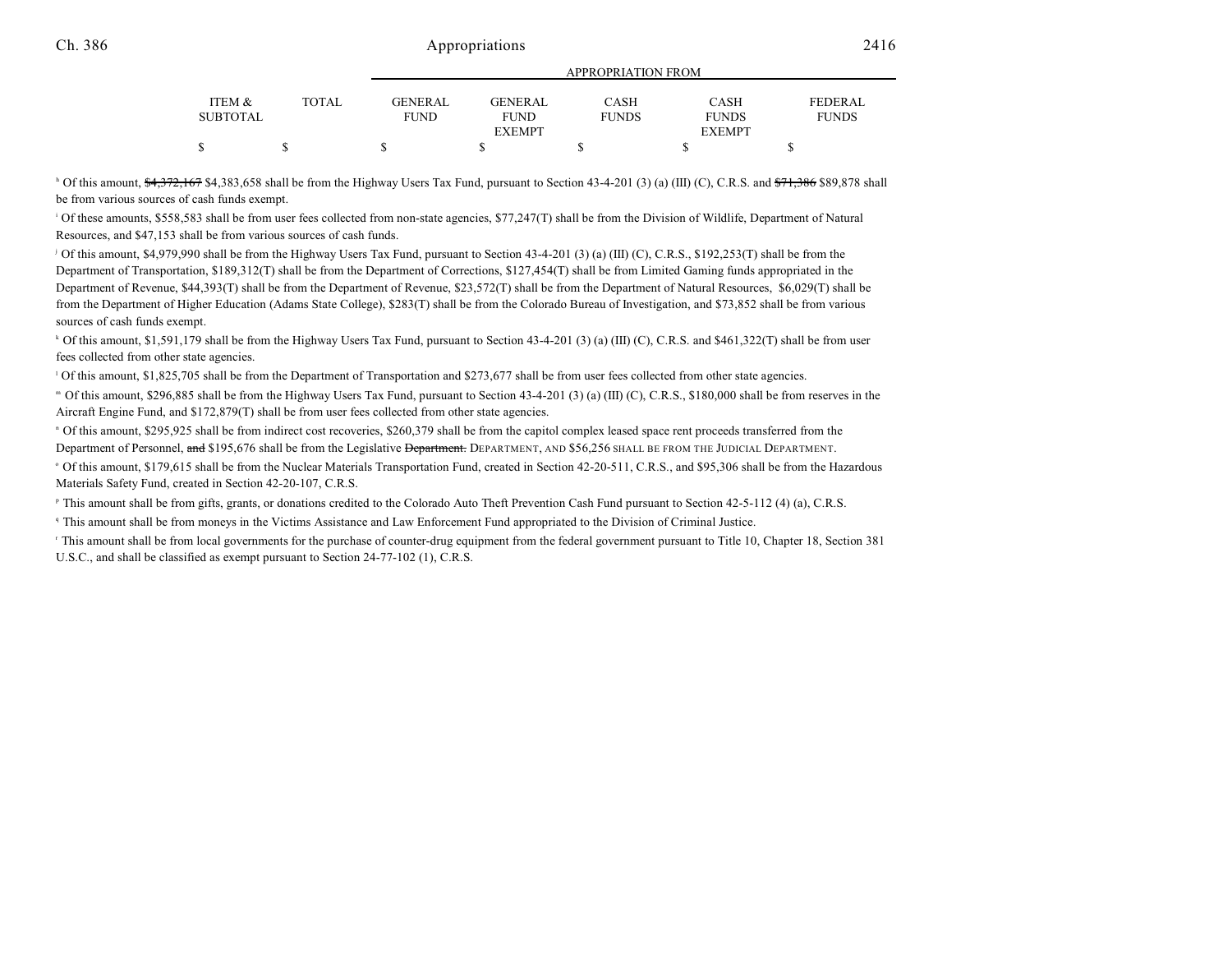Of this amount, \$5,820,776 shall be from the Highway Users Tax Fund, pursuant to Section 43-4-201 (3) (a) (III) (C), C.R.S., \$64,921(T) shall be from other <sup>s</sup> agencies for dispatch services, and \$200,124 shall be from various sources of cash funds exempt.

| (3) OFFICE OF PREPAREDNESS, SECURITY, AND FIRE SAFETY <sup>103b</sup> |         |           |             |                        |                          |             |
|-----------------------------------------------------------------------|---------|-----------|-------------|------------------------|--------------------------|-------------|
| Personal Services                                                     | 374.221 |           | 83,690      | $176,287$ <sup>a</sup> | $114,244(T)^{b}$         |             |
|                                                                       |         |           | $(1.0$ FTE) | $(3.0$ FTE)            | $(2.0$ FTE)              |             |
| <b>Operating Expenses</b>                                             | 167,362 |           | 7,677       | 144,514 <sup>a</sup>   | $15,171(T)^{b}$          |             |
| <b>Federal Grants</b>                                                 | 746.593 |           |             |                        |                          | 746,593     |
|                                                                       |         |           |             |                        |                          | $(5.5$ FTE) |
| Indirect Cost Assessment                                              | 63,697  |           |             | $19.360^{\circ}$       | $10,304(T)$ <sup>b</sup> | 34,033      |
|                                                                       |         | 1,351,873 |             |                        |                          |             |

<sup>a</sup> These amounts shall be from the Firefighter and First Responder Certification Fund, created in Section 24-33.5-1207, C.R.S., the Fire Service Education and Training Fund, created in Section 24-33.5-1207.5, C.R.S., the Hazardous Materials Responder Voluntary Certification Fund, created in Section 24-33.5-1405, C.R.S., the Fire Suppression Cash Fund, created in Section 24-33.5-1207.6, C.R.S., the Fireworks Licensing Cash Fund, created in Section 12-28-104 (6) (b), C.R.S., and other sources of cash funds pursuant to Section 24-33.5-1203, C.R.S.

<sup>b</sup> These amounts shall be from Limited Gaming funds appropriated in the Department of Revenue.

#### **(4) DIVISION OF CRIMINAL JUSTICE<sup>6</sup>**

| (A) Administration        |           |              |                       |                      |             |
|---------------------------|-----------|--------------|-----------------------|----------------------|-------------|
| Personal Services         | 1,935,112 | 816,553      | 359.807 <sup>a</sup>  | 520.480 <sup>b</sup> | 238,272     |
|                           |           | $(13.5$ FTE) | $(5.5$ FTE)           | $(6.0$ FTE)          | $(3.5$ FTE) |
| <b>Operating Expenses</b> | 205,313   | 112,893      | $26.037$ <sup>a</sup> | $43.141^{\circ}$     | 23,242      |
| Indirect Cost Assessment  | 788,996   |              | $52.122^{\rm d}$      | 22.349°              | 714,525     |
|                           | 2,929,421 |              |                       |                      |             |

<sup>a</sup> These amounts shall be from the Victims Assistance and Law Enforcement Fund created in Section 24-33.5-506 (1), C.R.S.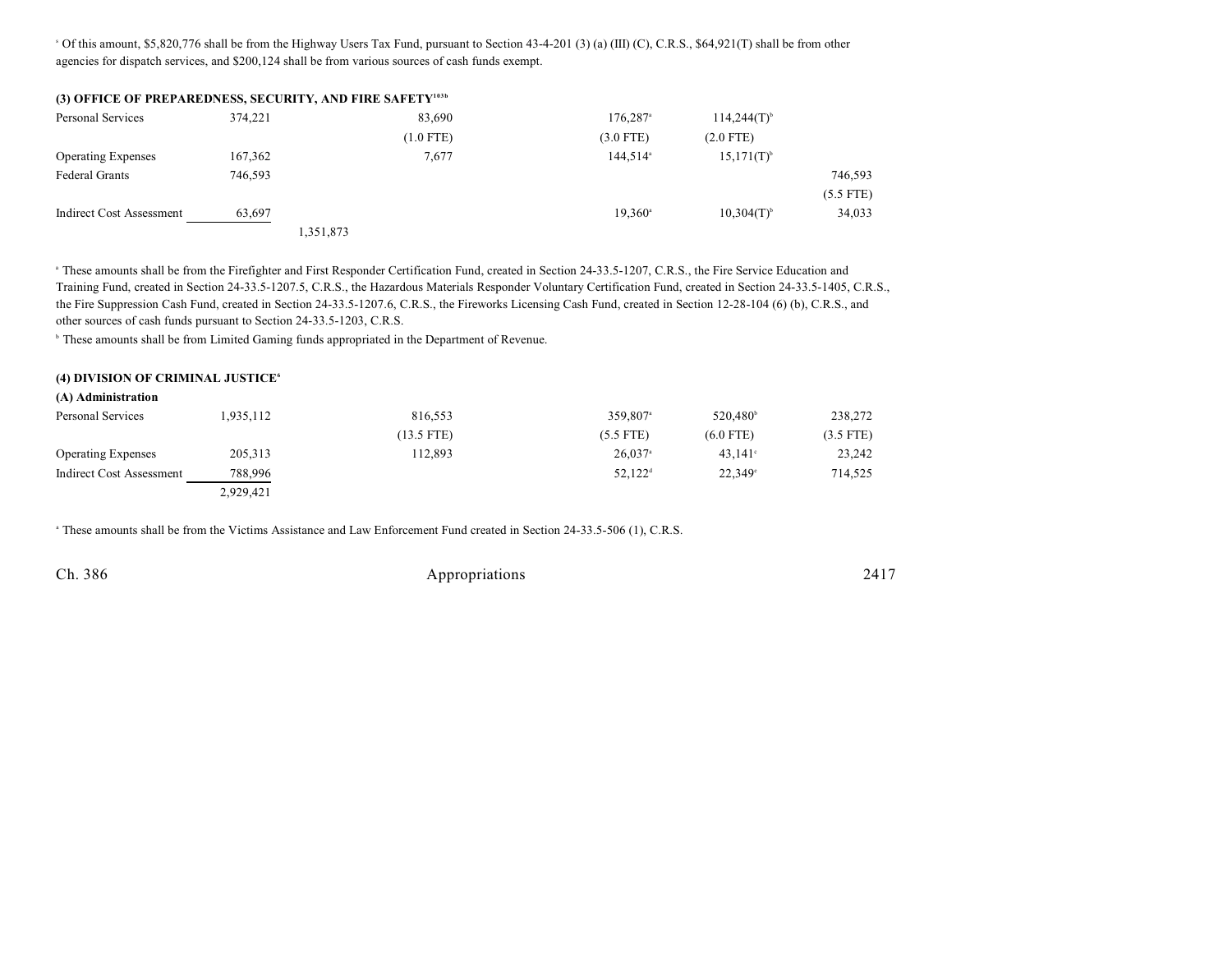|                 |              |             | <b>APPROPRIATION FROM</b> |              |               |                |  |
|-----------------|--------------|-------------|---------------------------|--------------|---------------|----------------|--|
|                 |              |             |                           |              |               |                |  |
| ITEM &          | <b>TOTAL</b> | GENERAL     | <b>GENERAL</b>            | CASH         | <b>CASH</b>   | <b>FEDERAL</b> |  |
| <b>SUBTOTAL</b> |              | <b>FUND</b> | <b>FUND</b>               | <b>FUNDS</b> | <b>FUNDS</b>  | <b>FUNDS</b>   |  |
|                 |              |             | <b>EXEMPT</b>             |              | <b>EXEMPT</b> |                |  |
| \$              |              | J.          |                           |              |               |                |  |

<sup>b</sup> Of this amount, \$453,193(T) shall be from indirect cost recoveries, and \$67,287 shall be from reserves in the Drug Offender Surcharge Fund created in Section 18-19-103 (4), C.R.S.

 Of this amount, \$35,451(T) shall be from indirect cost recoveries, and \$7,690 shall be from reserves in the Drug Offender Surcharge Fund created in Section <sup>c</sup> 18-19-103 (4), C.R.S.

<sup>d</sup> Of this amount, \$39,751 shall be from the Victims Assistance and Law Enforcement Fund created in Section 24-33.5-506, C.R.S., and \$12,371 shall be from the Sex Offender Surcharge Fund created in Section 18-21-103 (3), C.R.S.

 Of this amount, \$14,966(T) shall be transferred from appropriations made to the Department of Law from the P.O.S.T. Board Cash Fund created pursuant to Section <sup>e</sup> 24-31-303 (2) (b), C.R.S., and \$7,383 shall be from reserves in the Drug Offender Surcharge Fund created in Section 18-19-103 (4), C.R.S.

#### **(B) Victims Assistance**

| Federal Victims                 |           |                      |           |
|---------------------------------|-----------|----------------------|-----------|
| Assistance and                  |           |                      |           |
| <b>Compensation Grants</b>      | 8,337,696 |                      | 8,337,696 |
| <b>State Victims Assistance</b> |           |                      |           |
| and Law Enforcement             |           |                      |           |
| Program                         | 879,178   | 879.178 <sup>a</sup> |           |
|                                 | 9,216,874 |                      |           |

<sup>a</sup> This amount shall be from the Victims Assistance and Law Enforcement Fund created in Section 24-33.5-506, C.R.S.

#### **(C) Juvenile Justice and Delinquency Prevention**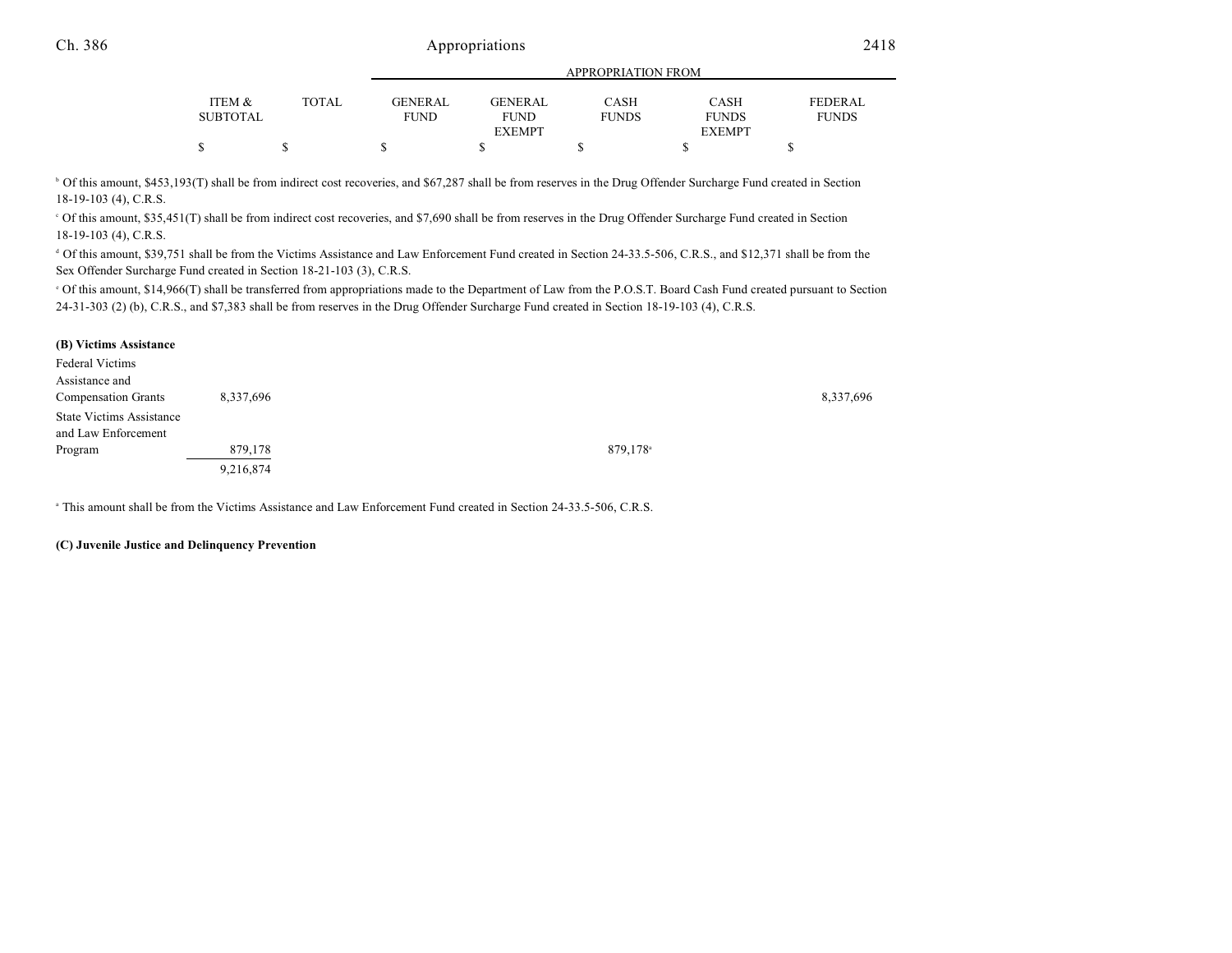| Juvenile Justice |  |
|------------------|--|
|------------------|--|

Disbur s ements 1,087,889 1,087,889 1,087,889 1,087,889 1,087,889 1,087,889 1,087,889 1,087,889 1,087,889 1,087,889 1,087,889 1,087,889

#### **(D) Com munity Corrections<sup>12</sup> 6**

| Ch. 386                                              |            | Appropriations | 2419 |
|------------------------------------------------------|------------|----------------|------|
| Health Bed Differential                              | 226,081    | 226,081        |      |
| <b>Transitional Mental</b>                           |            |                |      |
| offender                                             | 18,056,218 | 18,056,218     |      |
| rate of \$4.80 per day per                           |            |                |      |
| services at an average                               |            |                |      |
| standard nonresidential                              |            |                |      |
| average rate of \$35.39<br>per day per offender, and |            |                |      |
| residential services at an                           |            |                |      |
| including standard                                   |            |                |      |
| Diversion Programs                                   |            |                |      |
| per day per offender                                 | 19,636,818 | 19,636,818     |      |
| average rate of \$52.07                              |            |                |      |
| abuse treatment at an                                |            |                |      |
| specialized substance                                |            |                |      |
| abuse treatment at an                                |            |                |      |
| specialized substance                                |            |                |      |
| per day per offender, and                            |            |                |      |
| average rate of \$35.39                              |            |                |      |
| residential services at an                           |            |                |      |
| including standard                                   |            |                |      |
| <b>Transition Programs</b>                           |            |                |      |
| <b>Boards Administration</b>                         | 1,516,765  | 1,516,765      |      |
| <b>Community Corrections</b>                         |            |                |      |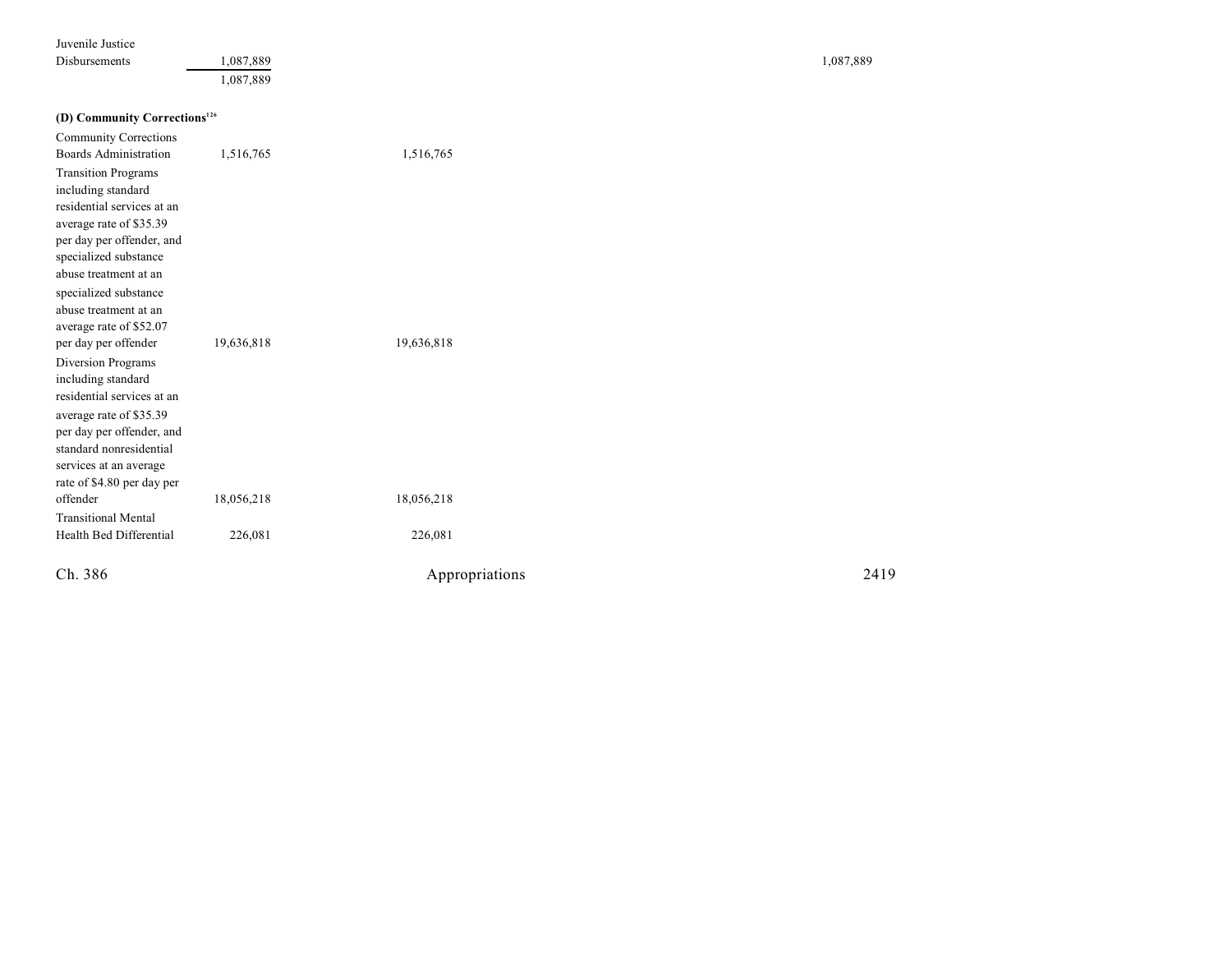|                                     |                           |              |                               |                                                | <b>APPROPRIATION FROM</b> |                                              |                         |
|-------------------------------------|---------------------------|--------------|-------------------------------|------------------------------------------------|---------------------------|----------------------------------------------|-------------------------|
|                                     | ITEM &<br><b>SUBTOTAL</b> | <b>TOTAL</b> | <b>GENERAL</b><br><b>FUND</b> | <b>GENERAL</b><br><b>FUND</b><br><b>EXEMPT</b> | CASH<br><b>FUNDS</b>      | <b>CASH</b><br><b>FUNDS</b><br><b>EXEMPT</b> | FEDERAL<br><b>FUNDS</b> |
|                                     | \$                        | \$           | ¢<br>D.                       | \$                                             | Φ<br>J                    | \$                                           | ¢<br>J.                 |
| Specialized Services                | 55,000                    |              | 55,000                        |                                                |                           |                                              |                         |
| Day Reporting Center <sup>127</sup> | 506,529                   |              | 506,529                       |                                                |                           |                                              |                         |
| Substance Abuse                     |                           |              |                               |                                                |                           |                                              |                         |
| <b>Treatment Program</b>            | 838,139                   |              | 195,637                       |                                                | 642,502 <sup>a</sup>      |                                              |                         |
|                                     | 40,835,550                |              |                               |                                                |                           |                                              |                         |

<sup>a</sup> This amount shall be from the Drug Offender Surcharge Fund created in Section 18-19-103 (4), C.R.S.

| (E) Crime Control and System Improvement |             |                   |           |
|------------------------------------------|-------------|-------------------|-----------|
|                                          |             |                   |           |
|                                          |             |                   |           |
| 7,000,000                                |             |                   | 7,000,000 |
|                                          |             |                   |           |
| 127,213                                  |             | $127,213^{\circ}$ |           |
|                                          |             | $(1.5$ FTE)       |           |
|                                          |             |                   |           |
| 283,009                                  | 283,009     |                   |           |
|                                          | $(3.2$ FTE) |                   |           |
|                                          |             |                   |           |
|                                          |             |                   |           |
| 23,500                                   |             | $23,500^{\circ}$  |           |
|                                          |             |                   |           |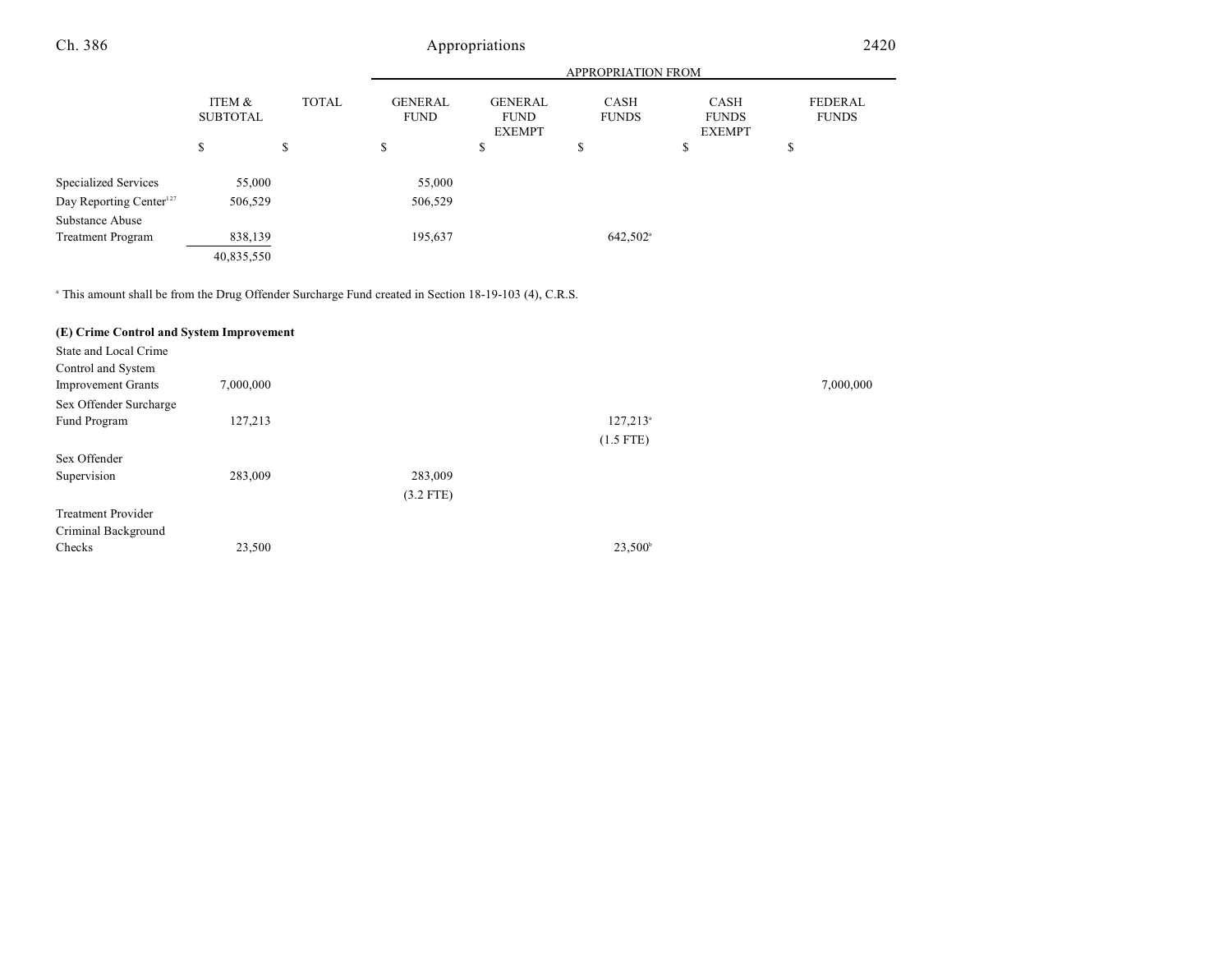| Colorado Regional and<br><b>Community Policing</b> |            |                |              |
|----------------------------------------------------|------------|----------------|--------------|
| Institute                                          | 2,929,153  | $379,153(T)$ ° | 2,550,000    |
|                                                    |            | $(2.5$ FTE)    | $(3.7$ FTE)  |
| <b>Federal Grants</b>                              | 9,473,606  |                | 9,473,606    |
|                                                    |            |                | $(20.8$ FTE) |
|                                                    | 19,836,481 |                |              |

<sup>a</sup> This amount shall be from the Sex Offender Surcharge Fund created in Section 18-21-103 (3), C.R.S.

 Of this amount, \$12,500 shall be from the Domestic Violence Offender Treatment Provider Fund created in Section 16-11.8-104 (2) (b), C.R.S., and \$11,000 shall <sup>b</sup> be from the Sex Offender Treatment Provider Fund created in Section 16-11.7-106 (2) (c), C.R.S.

 Of this amount, \$317,763 shall be transferred from appropriations made to the Department of Law from the P.O.S.T. Board Cash Fund created pursuant to Section <sup>c</sup> 24-31-303 (2) (b), C.R.S., and \$61,390 shall be transferred from custodial funds administered by the Peace Officers Standards and Training Board in the Department of Law.

73,906,215

#### **(5) COLORADO BUREAU OF INVESTIGATION**

| (A) Administration        |         |                |                       |                          |             |
|---------------------------|---------|----------------|-----------------------|--------------------------|-------------|
| <b>Personal Services</b>  | 316,185 | 255,398        | $60,787$ <sup>a</sup> |                          |             |
|                           |         | $(3.0$ FTE)    | $(1.0$ FTE)           |                          |             |
| <b>Operating Expenses</b> | 23,733  | 12,756         | $10,977$ <sup>a</sup> |                          |             |
|                           | 23,984  | 13,007         |                       |                          |             |
| Vehicle Lease Payments    | 145,624 | 113,810        | $2,034$ <sup>a</sup>  | $21,656(T)$ <sup>b</sup> | 8,124       |
|                           | 180,031 | 148,217        |                       |                          |             |
| <b>Federal Grants</b>     | 824,906 |                |                       |                          | 824,906     |
|                           |         |                |                       |                          | $(3.0$ FTE) |
| Ch. 386                   |         | Appropriations |                       |                          | 2421        |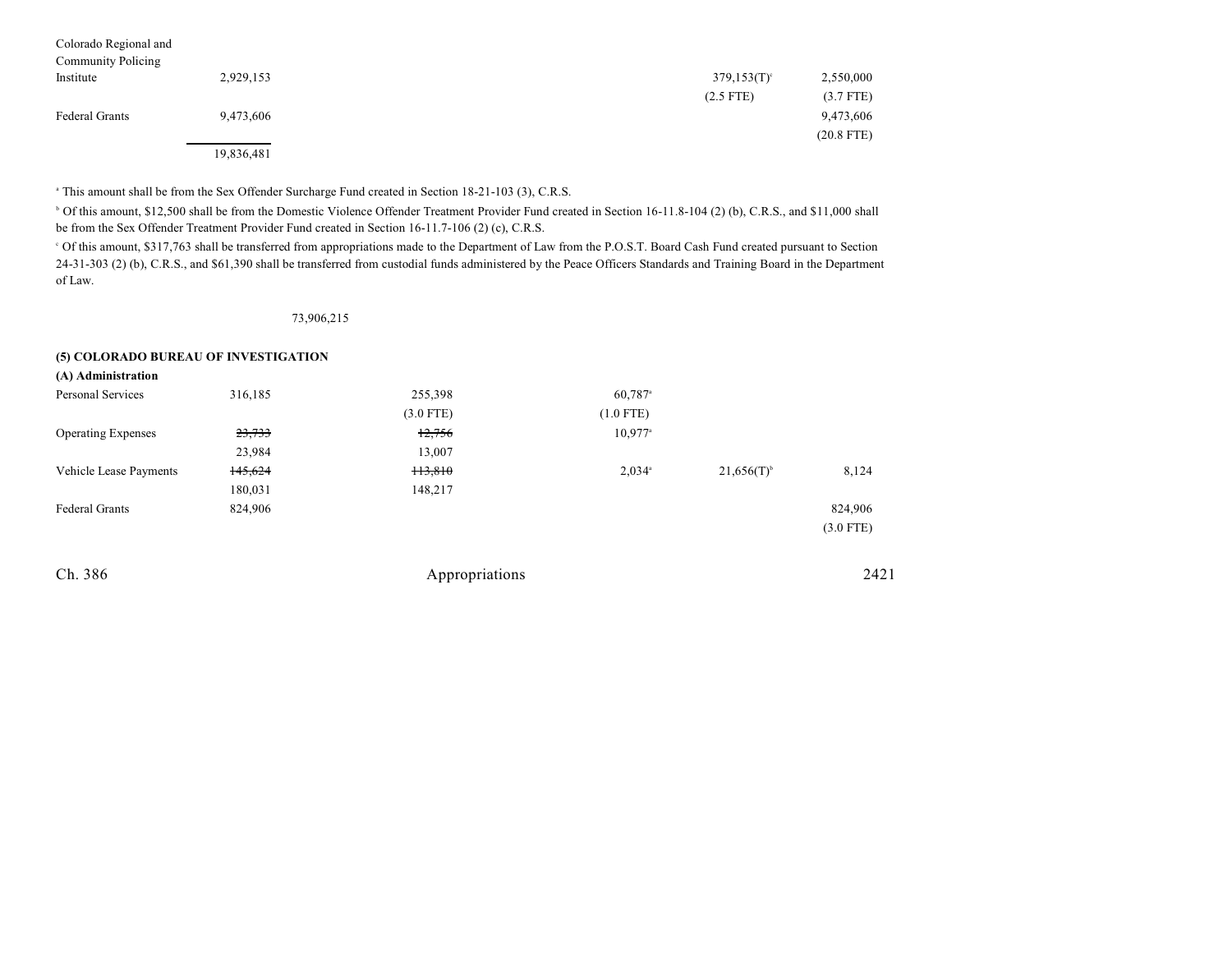|                                                                                                                        |                           |              | <b>APPROPRIATION FROM</b>     |                                                |                             |                                              |                         |
|------------------------------------------------------------------------------------------------------------------------|---------------------------|--------------|-------------------------------|------------------------------------------------|-----------------------------|----------------------------------------------|-------------------------|
|                                                                                                                        | ITEM &<br><b>SUBTOTAL</b> | <b>TOTAL</b> | <b>GENERAL</b><br><b>FUND</b> | <b>GENERAL</b><br><b>FUND</b><br><b>EXEMPT</b> | <b>CASH</b><br><b>FUNDS</b> | <b>CASH</b><br><b>FUNDS</b><br><b>EXEMPT</b> | FEDERAL<br><b>FUNDS</b> |
|                                                                                                                        | ъ                         | \$           | J.                            | ъ                                              |                             | ъ                                            | J                       |
| <b>Indirect Cost Assessment</b>                                                                                        | 277,422<br>1,587,870      |              |                               |                                                | $174.400^{\circ}$           | $103.022^{\text{d}}$                         |                         |
| <sup>a</sup> These amounts shall be from fingerprint and name check processing fees collected from non-state agencies. | 1,622,528                 |              |                               |                                                |                             |                                              |                         |
| <sup>b</sup> This amount shall be from Limited Gaming funds appropriated in the Department of Revenue.                 |                           |              |                               |                                                |                             |                                              |                         |

 $\cdot$  This amount shall be from various sources of cash funds.

<sup>d</sup> This amount shall be from various sources of cash funds exempt.

### **(B) Colorado Crime Information Center (CCIC)**

| (1) CCIC Program          |         |              |                       |                          |        |
|---------------------------|---------|--------------|-----------------------|--------------------------|--------|
| Support                   |         |              |                       |                          |        |
| Personal Services         | 766,970 | 716,244      | $50,726$ <sup>a</sup> |                          |        |
|                           |         | $(13.8$ FTE) | $(1.2$ FTE)           |                          |        |
| <b>Operating Expenses</b> | 200,853 | 120,866      | 46,194                | $19.933(T)$ <sup>c</sup> | 13,860 |
|                           | 201,382 | 121,362      | $46,227$ <sup>b</sup> |                          |        |
|                           | 967,823 |              |                       |                          |        |
|                           | 968,352 |              |                       |                          |        |

This amount shall be from the Sex Offender Registry Fund, created in Section 16-22-110 (7), C.R.S.

<sup>b</sup> Of this amount, \$6,776 shall be from the Sex Offender Registry Fund created in Section 16-22-110 (7), C.R.S. and <del>\$39,418</del> \$39,451 shall be from fees collected from non-state agencies.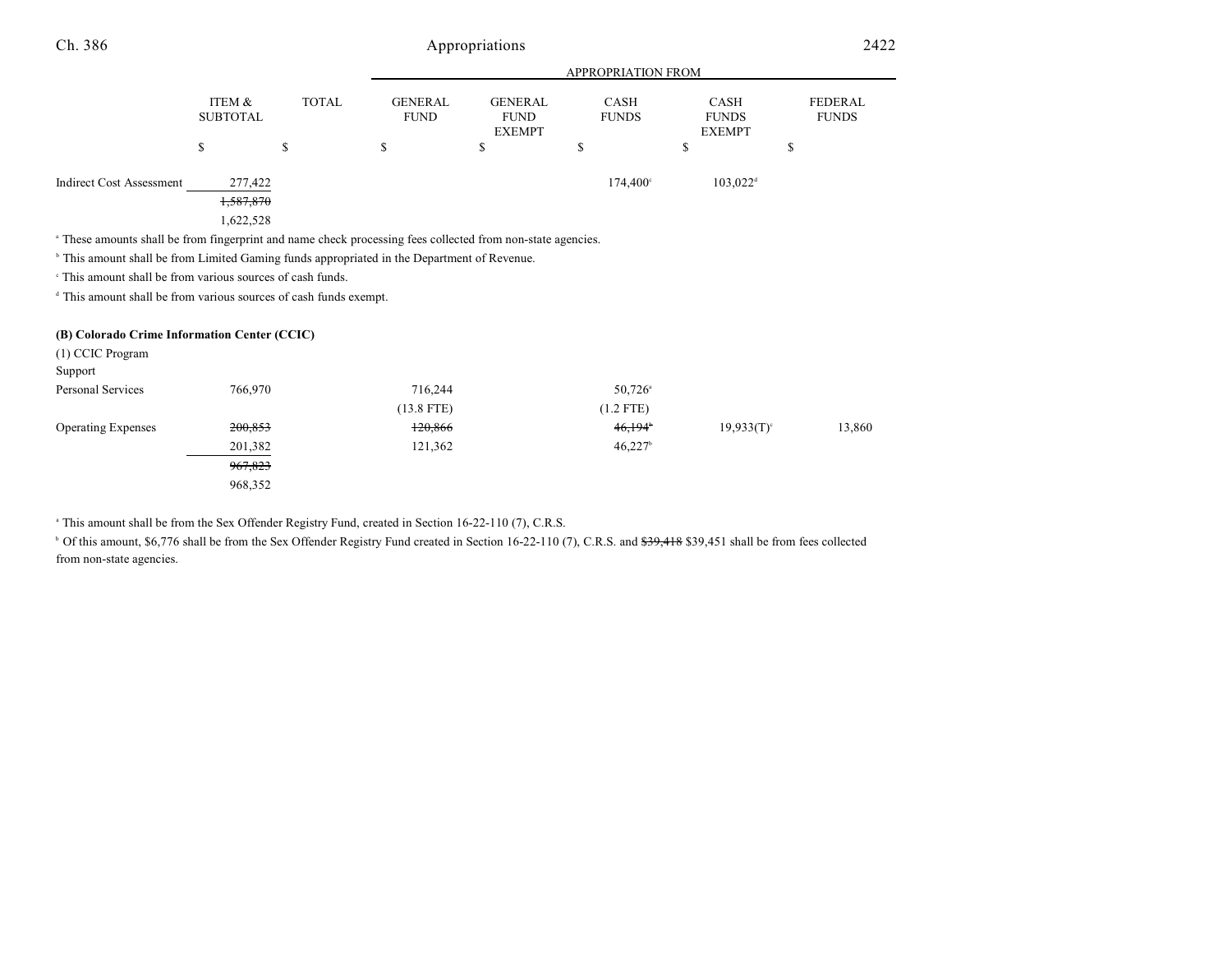<sup>c</sup> This amount shall be from fees collected from other state agencies.

| 2,594,527 | 1,049,093    | 1,231,493 <sup>a</sup>   | $313,941(T)$ <sup>b</sup>   |
|-----------|--------------|--------------------------|-----------------------------|
|           | $(22.3$ FTE) | $(21.4$ FTE)             | $(4.6$ FTE)                 |
| 3,922,925 | 244,011      | $1,712,601$ <sup>a</sup> | $1,966,313(T)$ <sup>b</sup> |
|           |              |                          |                             |
| 578,989   |              | 332.480 <sup>a</sup>     | $246,509(T)$ <sup>b</sup>   |
| 7,096,441 |              |                          |                             |
|           |              |                          |                             |

<sup>a</sup> These amounts shall be from fingerprint and name check processing fees collected from non-state agencies.

<sup>b</sup> These amounts shall be from fingerprint and name check processing fees collected from other state agencies.

| (3) Information Technology |           |              |                      |                  |
|----------------------------|-----------|--------------|----------------------|------------------|
| Personal Services          | 1,129,155 | 1,081,711    | $47.444^{\circ}$     |                  |
|                            |           | $(16.0$ FTE) | $(1.0$ FTE)          |                  |
| <b>Operating Expenses</b>  | 1,330,572 | 646,406      | 663.614 <sup>b</sup> | $20.552^{\circ}$ |
|                            | 2,459,727 |              |                      |                  |

<sup>a</sup> This amount shall be from fees collected from the Sex Offender Registry Fund, created in Section 16-22-110 (7), C.R.S.

<sup>b</sup> Of this amount, \$617,803 shall be from fingerprint and name check processing fees collected from non-state agencies and \$45,811 shall be from the Sex Offender Registry Fund, created in Section 16-22-110 (7), C.R.S.

 $\degree$  This amount shall be from various sources of cash funds exempt.

#### **(C) Laboratory Services**

| Personal Services | 4,282,503 | 4.282.503      |      |
|-------------------|-----------|----------------|------|
| Ch. 386           |           | Appropriations | 2423 |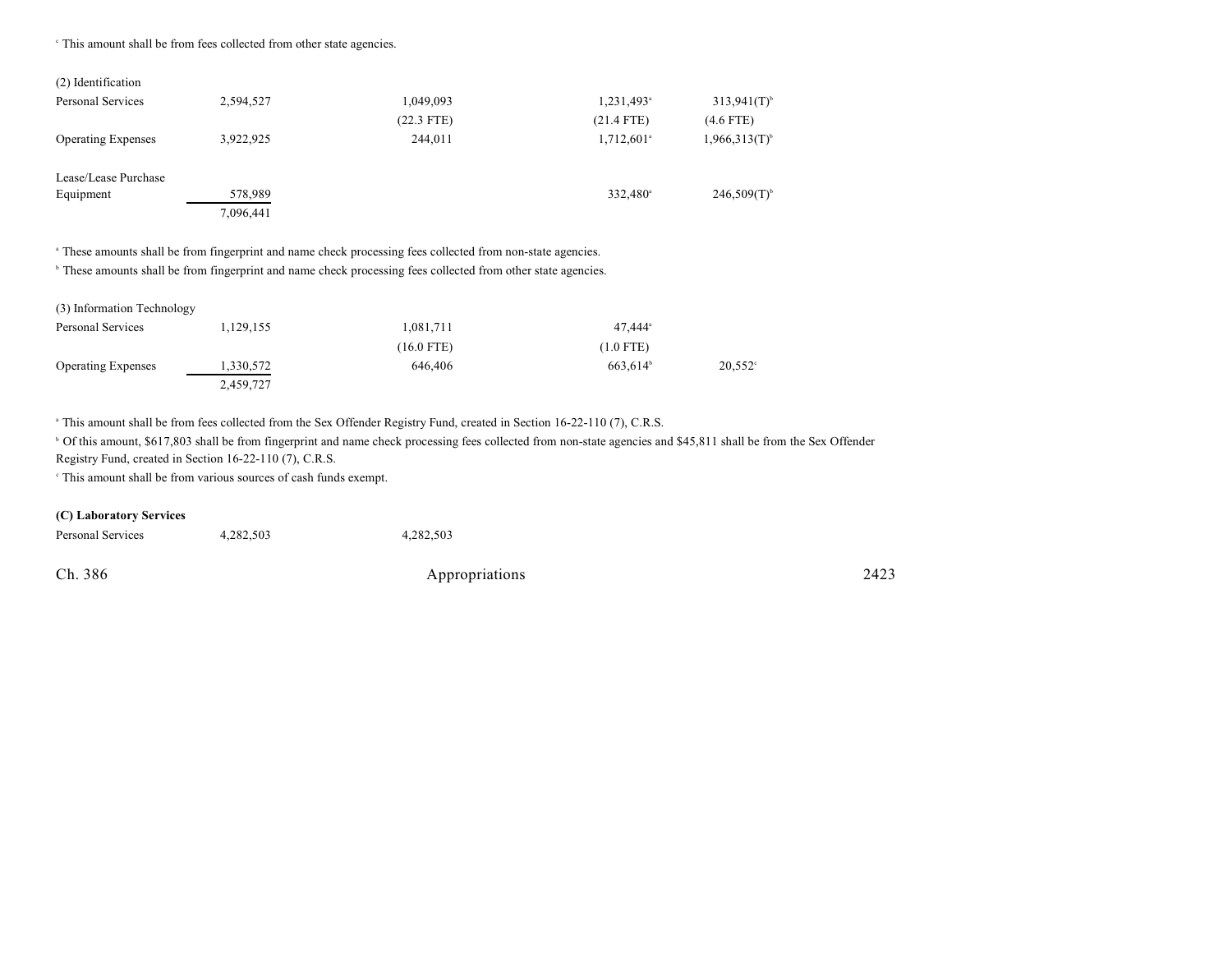|                           |                           |              | <b>APPROPRIATION FROM</b>     |                                                |                             |                                              |                                |  |
|---------------------------|---------------------------|--------------|-------------------------------|------------------------------------------------|-----------------------------|----------------------------------------------|--------------------------------|--|
|                           | ITEM &<br><b>SUBTOTAL</b> | <b>TOTAL</b> | <b>GENERAL</b><br><b>FUND</b> | <b>GENERAL</b><br><b>FUND</b><br><b>EXEMPT</b> | <b>CASH</b><br><b>FUNDS</b> | <b>CASH</b><br><b>FUNDS</b><br><b>EXEMPT</b> | <b>FEDERAL</b><br><b>FUNDS</b> |  |
|                           | \$                        | \$           | \$                            | \$                                             | \$                          | \$                                           | ch<br>Ф                        |  |
|                           |                           |              | $(58.5$ FTE)                  |                                                |                             |                                              |                                |  |
| <b>Operating Expenses</b> | 1,554,775                 |              | 1,496,447                     |                                                |                             | 58,328 <sup>a</sup>                          |                                |  |
|                           | 1,556,591                 |              | 1,498,263                     |                                                |                             |                                              |                                |  |
| Lease/Lease Purchase      |                           |              |                               |                                                |                             |                                              |                                |  |
| Equipment                 | 353,796                   |              | 353,796                       |                                                |                             |                                              |                                |  |
|                           | 6,191,074                 |              |                               |                                                |                             |                                              |                                |  |
|                           | 6,192,890                 |              |                               |                                                |                             |                                              |                                |  |

 $\degree$  Of this amount, \$40,000 shall be from the Offender Identification Fund, created in Section 24-33.5-415.6 (1), C.R.S., and \$18,328(T) shall be from moneys in the Victims Assistance and Law Enforcement Fund appropriated to the Division of Criminal Justice.

| (D) Investigative Services |                    |              |                           |
|----------------------------|--------------------|--------------|---------------------------|
| Personal Services          | 2,733,146          | 2,105,982    | $627,164(T)^{3}$          |
|                            |                    | $(26.0$ FTE) | $(7.0$ FTE)               |
| <b>Operating Expenses</b>  | <del>211,249</del> | 160,232      | $51,017($ T) <sup>*</sup> |
|                            | 224,945            | 172,783      | $52,162(T)^{a}$           |
|                            | 2,944,395          |              |                           |
|                            | 2,958,091          |              |                           |

<sup>a</sup> These amounts shall be from Limited Gaming funds appropriated in the Department of Revenue.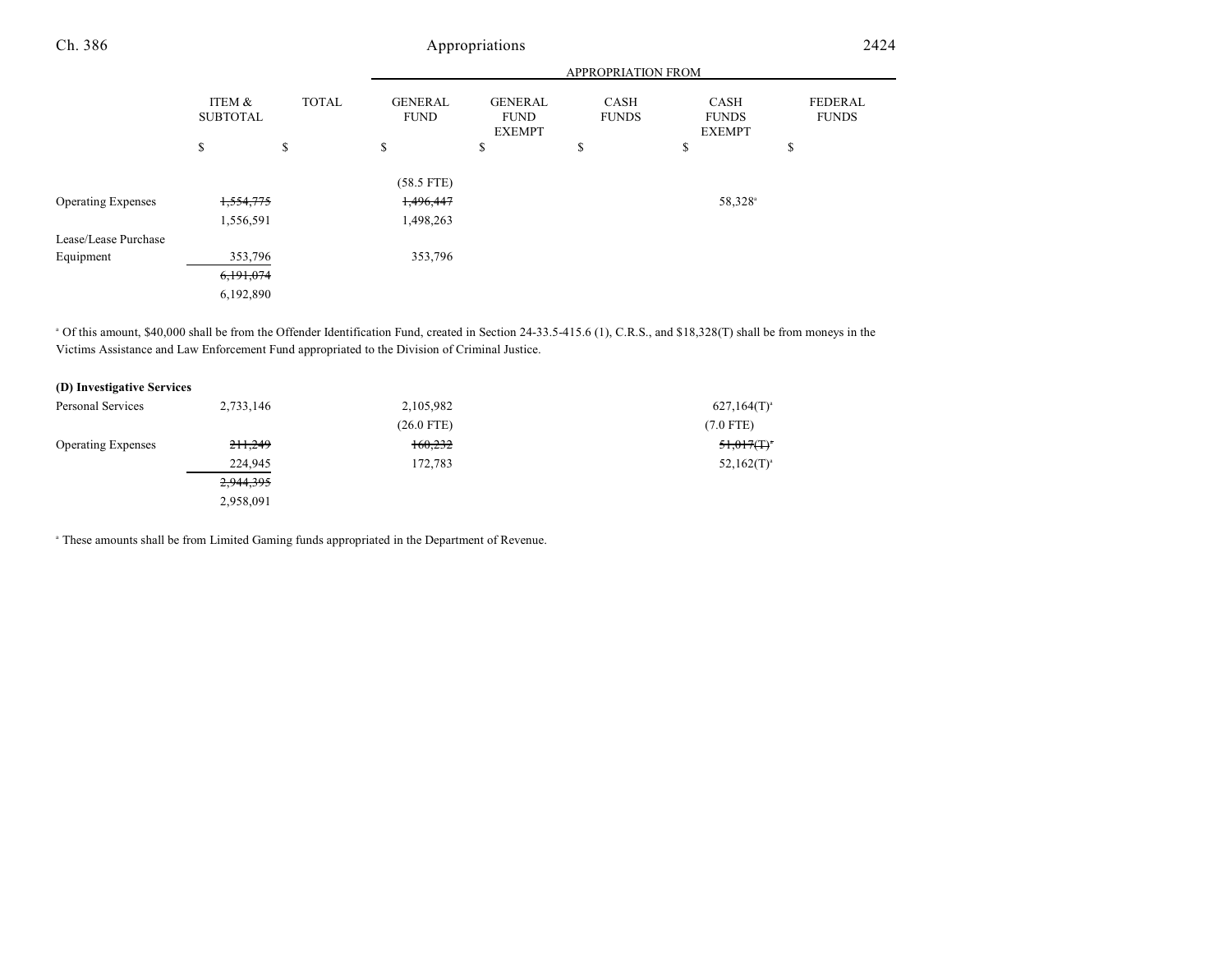|                           |           | (E) State Point of Contact - National Instant Criminal Background Check Program |                     |
|---------------------------|-----------|---------------------------------------------------------------------------------|---------------------|
| Personal Services         | 1,174,132 | 1,018,877                                                                       | $155,255^{\circ}$   |
|                           |           | $(22.0$ FTE)                                                                    | $(4.4$ FTE)         |
| <b>Operating Expenses</b> | 399,693   | 344,057                                                                         | 55.636 <sup>a</sup> |
|                           | 1,573,825 |                                                                                 |                     |
|                           |           |                                                                                 |                     |

22,821,155 22,871,854

<sup>a</sup> These amounts shall be from permit application fees collected pursuant to Section 18-12-205 (2) (b), C.R.S.

# **TOTALS PART XVII**

| (PUBLIC SAFETY) <sup>4, 5</sup> | \$220,196,993 | \$59,412,207 | <del>\$10,522,542</del> *  | <del>\$114.768.973</del> °  | <del>\$35,493,271</del> |
|---------------------------------|---------------|--------------|----------------------------|-----------------------------|-------------------------|
|                                 | \$219,803,006 | \$58,879,092 | $$10,528,654$ <sup>a</sup> | $$114.898.575$ <sup>a</sup> | \$35,496,685            |

<sup>a</sup> Of these amounts, \$16,647,134 \$16,732,899 contains a (T) notation, and \$77,048,012 \$77,072,887 is from the Highway Users Tax Fund pursuant to Section 43-4-201 (3) (a) (III) (C), C.R.S.

**FOOTNOTES** -- The following statements are referenced to the numbered footnotes throughout section 2.

- 4 (Governor lined through this provision. See L. 2005, p. 2286.)
- 5 All Departments, Totals -- The General Assembly requests that copies of all reports requested in other footnotes contained in this act be delivered to the Joint Budget Committee and the majority and minority leadership in each house of the General Assembly. Each principal department of the state is requested to produce its rules in an electronic format that is suitable for public access through electronic means. Such rules in such format should be submitted to the Office of Legislative Legal Services for publishing on the Internet. It is the intent of the General Assembly that this be done within existing resources.